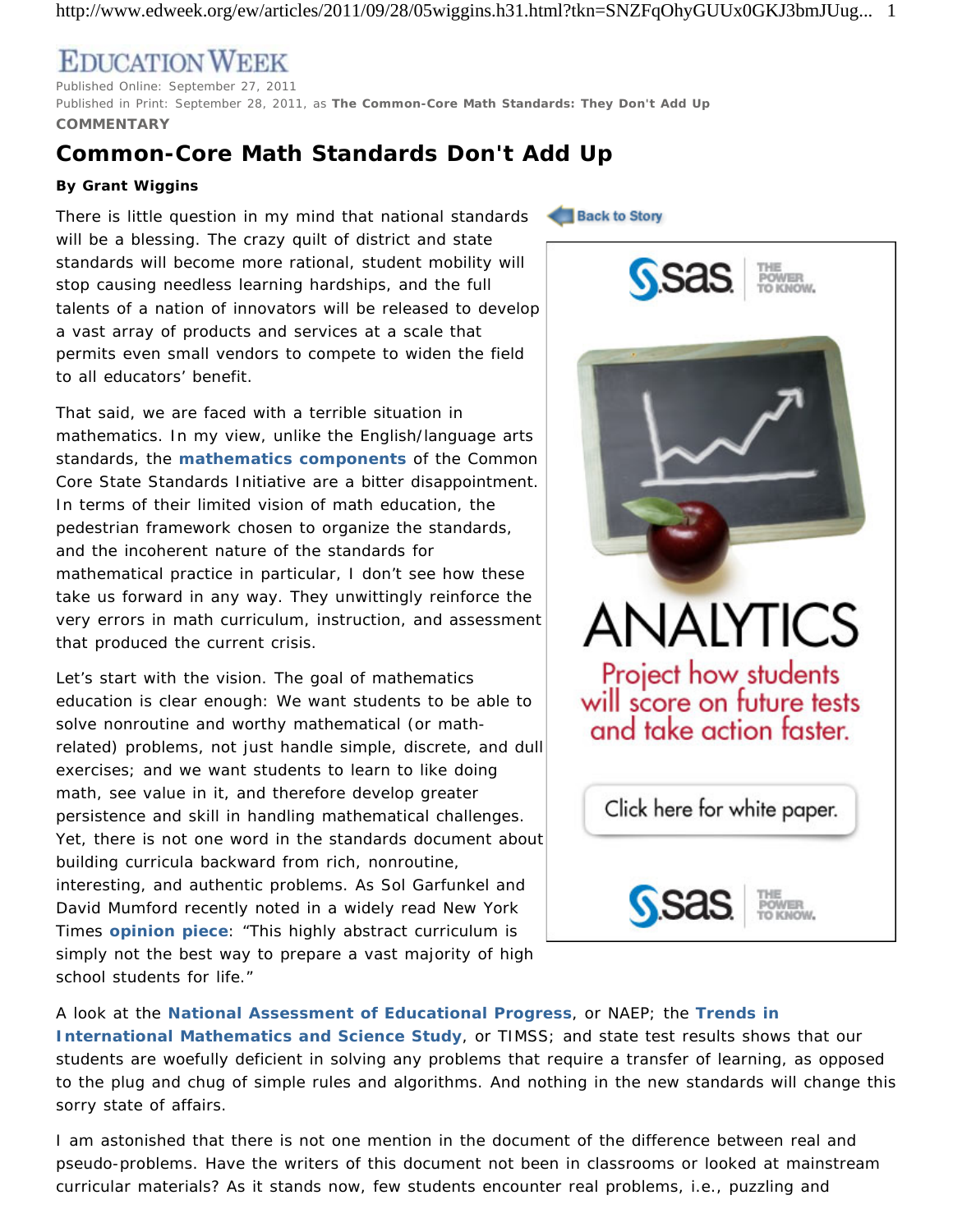atypical challenges that require clever approaches and solutions—real thought. The long-standing weaknesses in math curricula and instruction will be abetted, not solved, by these standards.

There are no valid intellectual principles undergirding the document. Many "standards" address picayune topics. Why weren't the big ideas of mathematics highlighted in the standards themselves, as the draft science standards from the National Research Council do? A few years ago, Randy Charles wrote a detailed set of big ideas in math for the National Council of Supervisors of Mathematics. Why weren't they or their equivalent highlighted? Why weren't goals for complex transfers of knowledge emphasized? Why weren't model problems linked to essential questions referenced?

Yes, the authors identified the practice standards; they are a start, but they are set apart from dozens of pages of content standards, and none of the assessment or instructional examples in the content standards show you how to combine practice and content. (In a just-released **report** by David Conley, the math practice standards were more highly rated by college teachers than the content standards. A common complaint was that "general problem-solving skills are not emphasized enough.")

Worse, the math practice standards are incoherent and not sufficiently thought through, as one can see from the standards language quoted below:

*"Make sense of problems and persevere in solving them. Mathematically proficient students start by explaining to themselves the meaning of a problem and looking for entry points to its solution."*

The entire narrative underneath this standard involves various heuristic moves, but not a complete set. And as noted, there is no discussion of what a genuine problem is.

*"Reason abstractly and quantitatively. Mathematically proficient students make sense of quantities and their relationships in problem situations."*

How is this a "practice standard"? This is a truism. This describes what anyone working in mathematics must always be doing: working with abstractions.

*"Model with mathematics. Mathematically proficient students can apply the mathematics they know to solve problems arising in everyday life, society, and the workplace."*

This phrasing begs the key question: How will students learn to model with mathematics if they aren't provided with ambiguous and confusing situations that demand models and in which different models have pros and cons? The average myopic teacher will simply see this as saying: Please plug in the "right" model. Nothing in the standard prohibits this.

*"Use appropriate tools strategically. Mathematically proficient students consider the available tools when solving a mathematical problem."*

What does "strategically" mean in this context? Why isn't it simply "tactical" or "intelligent"? This is a missed opportunity to underscore the importance of confronting students with messy and non-welldefined problems that require them to make such decisions (especially since students will typically have few tools from which to choose).

*"Attend to precision. Mathematically proficient students try to communicate precisely to others. They try to use clear definitions in discussion with others and in their own reasoning."*

This is arguably the most poorly thought-through of all the practice standards. Why does the primary reason for "attend[ing] to precision" focus on communicating to others? Why don't the demands of mathematics require a student to worry about significant figures, margin of error, and precise calculations?

**"The mathematics components of the Common Core State Standards Initiatives are a bitter disappointment."**